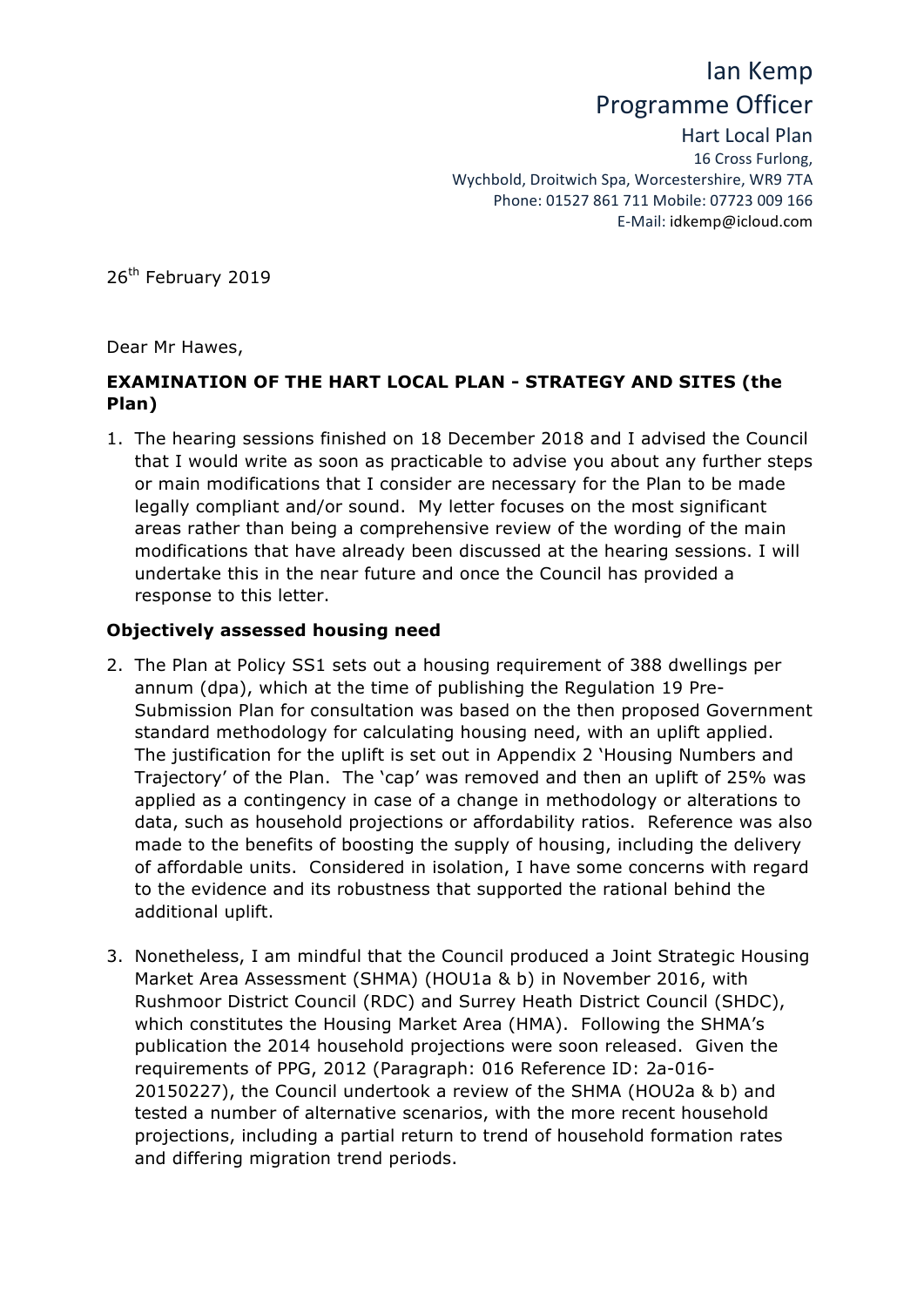4. The SHMA identifies an Objectively Assessed Housing Need (OAHN) in Hart of 382 dpa, which is largely driven by job growth, and is almost identical to the 388 dpa derived from the standard methodology. I will set out my reasoning in full in my final report, but I am content that a figure in the range of 382 to 388 dpa represents a robust figure for the Council's OAHN.

## **The housing requirement**

- 5. At the hearing sessions, representatives from SHDC, provided an update to the position previously agreed between the authorities in the HMA, in relation to unmet need. The unmet need in SHDC results from the heavily constrained nature of the area. SHDC has now published an Issues and Options/Preferred Options consultation, which identifies a shortfall in supply of 731 dwellings over its plan period (2016-2032). SHDC advised that although there are on-going attempts to try and find more sites, this is unlikely to significantly reduce. The Council had set out that any unmet need from SHDC would occur towards the end of the Plan period, however, this view was not shared by SHDC at the hearing session, who set out that the unmet need is imminent.
- 6. RDC has just received its Inspector's Report following their Plan's examination. The Rushmoor Plan does not make any additional provision for any unmet need from SHDC. There is a surplus in supply identified in the Rushmoor Plan of around 1,000 dwellings. However, it is clear that this is necessary to mitigate the risk from some large sites in that Plan failing to deliver as anticipated and should not be seen to be off-setting any unmet need from SHDC.
- 7. The housing requirement in the emerging SHDC is based on the standard methodology figure (352 dpa). Since the publication of the emerging SHDC Local Plan for consultation, new guidance in the PPG, 2018 has been published that advises the standard methodology figure should be seen as a starting point and that recent assessments of need, such as SHMAs, should be taken into account (Paragraph: 010 Reference ID: 2a-010-20180913). The SHMA identifies a higher housing need figure of 382 dpa for SHDC. Therefore, there is a possibility that the unmet need from SHDC could increase in the future, if the housing requirement in the Plan was to increase as it progresses through its preparation. However, this remains very uncertain.
- 8. It is generally accepted that Hart is the least constrained authority in the HMA. Given this, the matters discussed above and the fact that the Rushmoor Plan is unlikely to be reviewed for a period of 5 years following its adoption, I consider that the Hart Local Plan should seek to meet the identified unmet needs of SHDC of 731 dwellings, which represents the most up-to-date figure at this point in time.
- 9. I also consider that the Plan period should be amended to reflect the base date of the SHMA, given that this evidence has been key to my conclusion that the Council's OAHN is between 382 and 388 dpa. The need to deliver 731 additional dwellings over the Plan period (2014 to 2032) on top of the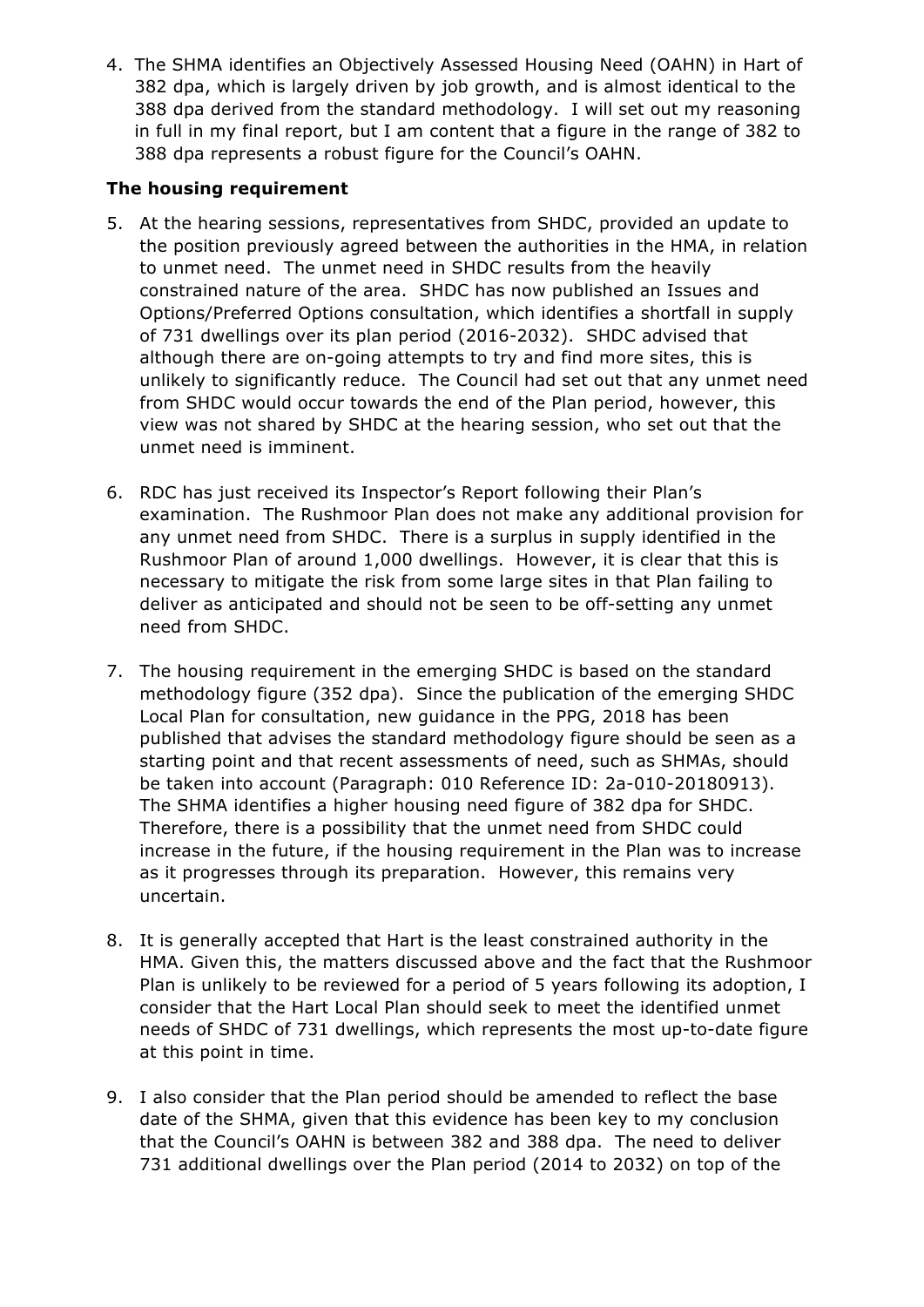SHMA OAHN of 382 dpa, would result in a total housing requirement of 7,614 dwellings over the extended Plan period, which equates to 423 dpa, an additional 41 dpa.

10. Further and importantly, such an additional uplift in the housing requirement would also result in more affordable housing being delivered in Hart, which I consider to be necessary. Again, I will set out my full findings in my final report, but I consider that to uplift the housing requirement beyond 423 dpa, to deliver additional affordable housing, would result in open market dwellings being provided when there is no evidence of any need, which could lead to an imbalance between homes and jobs and unsustainable commuting patterns.

## **Housing supply, trajectory and soundness**

- 11. Based on the trajectory provided on Page 14 of the Council's hearing statement for '*Matter 3 Housing: the objectively assessed need for housing and the housing requirement'*, I calculate that a housing requirement of 423 dpa over the Plan period would result in a shortfall in supply of 230 dwellings by the end of the Plan period. I also calculate that this shortfall would occur in the last year of the Plan period (2031/32). Please can the Council advise me if it disagrees with these calculations.
- 12. The NPPF, 2012 at Paragraph 47 sets out that to boost significantly the supply of housing, local planning authorities should (amongst other things) be able to demonstrate a five year housing land supply and identify a supply of specific, developable sites or broad locations for growth, for years 6-10 and, where possible, for years 11-15 (to meet identified needs).
- 13. The Plan would provide for specific, developable sites for 12 years following the adoption of the Plan anticipated sometime in 2019. I consider that this would meet the requirements of Paragraph 47 of the NPPF and the shortfall of 230 dwellings during the last year of the Plan period, would not result in the Plan being found unsound, particularly as the Plan would need to be reviewed in 5 years time in any event.
- 14. Whilst there would be no flexibility for any sites that might not deliver as anticipated, there is clear evidence that over recent years, very few sites in Hart see their planning permissions lapse, particularly for sites over 10 dwellings. I am also mindful that in the short term there is forecast to be a very healthy level of supply over and above the housing requirement in the first five years of the Plan following adoption. This means that in the short term the slippage in delivery of some sites could be accommodated. Further, a review of the Plan in 5 years time would ensure that any potential under or non-delivery from sites in the longer term can be suitably addressed at that time.
- 15. I will not set out my detailed findings in terms of all aspects of the supply, I will do so in my final report. However, I am content that appropriate assumptions have been made in terms of all of the components of supply that are relied upon by the Council.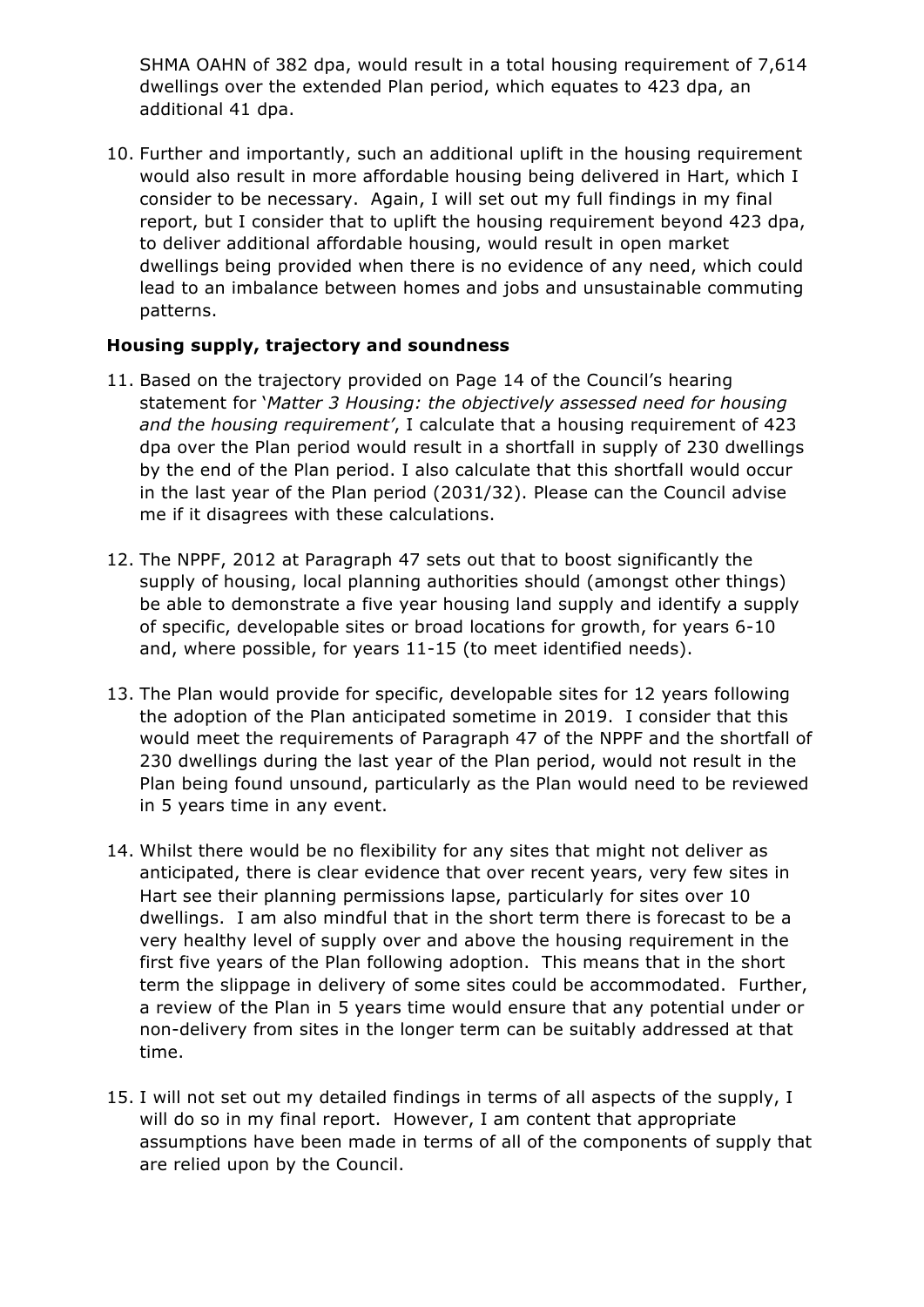16. Given the above, I anticipate that the Council could seek to rely on the delivery of the proposed new settlement to boost the supply of housing. However, I have some significant concerns with regard to the proposed new settlement that are discussed further below.

### **Policy SS3 and the area of search for a new settlement**

- 17. The Plan sets out at Policy SS3 the Council's commitment to preparing a New Settlement Development Plan Document (DPD) after the adoption of this Plan. Policy SS3 and its supporting text identifies an area of search (AoS) at Murrell Green / Winchfield for the delivery of up to 5,000 dwellings through the production of a New Settlement DPD. The Plan states that it is not required in this Plan period to meet identified housing needs. Despite this, the Council anticipate that some 1,500 homes from the proposed new settlement would be expected to be delivered within the Plan period.
- 18. I have a number of fundamental concerns with regard to the soundness of Policy SS3. The Council and the site promoters have suggested that because the Plan does not rely on any delivery of housing from the proposed new settlement that Policy SS3 in itself cannot be found unsound. However, the policy sets out that '*Permission will be granted for the development of a new settlement to be identified from the area of search identified on the Policies Map following the adoption of a New Settlement Development Plan Document and agreed comprehensive masterplan*'. The Plan is therefore establishing the principle of a new settlement as the most appropriate growth strategy for meeting the Council's long-term needs. It is also establishing a relatively confined area of search for a new settlement.
- 19. The tests of soundness require the Plan to be justified and therefore '*the plan should be the most appropriate strategy, when considered against the reasonable alternatives, based on proportionate evidence*' (Paragraph 182 of the NPPF). To find the Plan sound, I must therefore be satisfied that a new settlement within the identified AoS is the most appropriate growth strategy to meet long-term needs, when considered against reasonable alternatives.

## *Sustainability Appraisal*

- 20. The Sustainability Appraisal (SA) (CD5a) that accompanied the presubmission Regulation 19 consultation (pre-submission SA) did not test reasonable alternatives to a new settlement and it was considered as a 'constant' as part of all reasonable alternatives that were appraised. On this basis, I am not of the view that the pre-submission SA, in its own right, appropriately or robustly considers reasonable alternatives to a new settlement as a long-term growth strategy.
- 21. The Council has, however, produced a 'Post Submission Interim Sustainability Appraisal Report' (post submission SA) (CD5c) to supplement the presubmission SA. This did test a number of alternative growth strategies to a new settlement. Putting aside the concerns raised in terms of legal compliance of the post submission SA, in terms of consultation, I am concerned by the way in which the new settlement has been considered and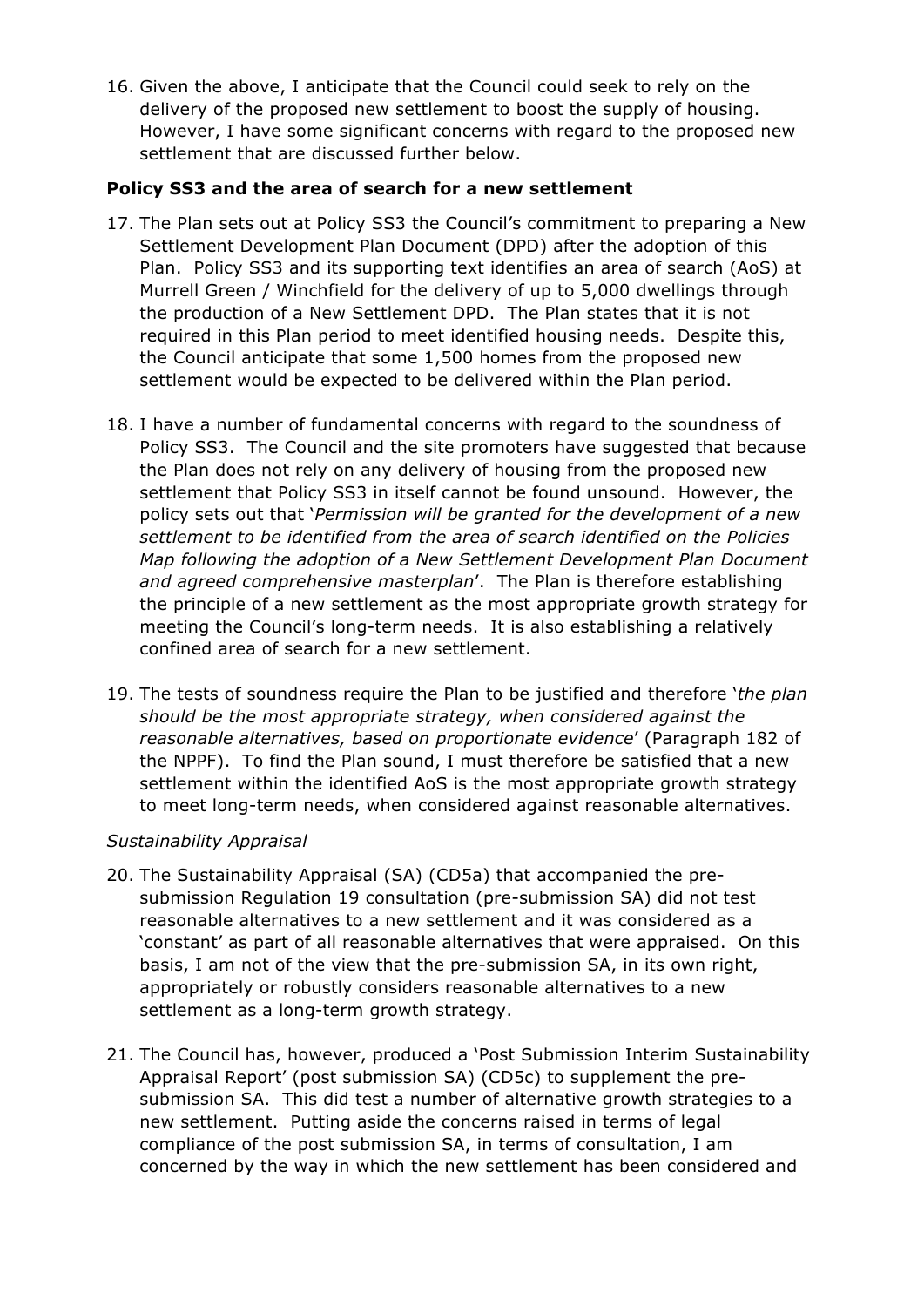ranked against reasonable alternatives. There are numerous examples of this, which will be discussed in turn.

- 22. The first relates to the historic environment where the post submission SA identifies that within the AoS there are a range of notable heritage constraints including listed buildings and a Conservation Area. Despite this, Option 1b, which is the preferred option in the Plan and includes the proposed new settlement, is ranked the highest/best. The post submission SA states that *'…this conclusion does nonetheless reflect a considerable degree of uncertainty, recognising that the AoS is associated with considerable heritage value*'. Further, it goes on to say '*With regards to effect significance, it is difficult to draw conclusions. Under all options there will be good potential for mitigation through appropriate design, layout and landscaping. At this stage it is appropriate to 'flag' the potential for all options other than Option 1 to result in significant negative effects; however, there would be good potential to avoid/mitigate impacts*'.
- 23. Given the above and that there is no heritage assessment of any significance before the examination, it is therefore unclear why the potential for a significant effect from Option 1b has been ruled out. The only justification put forward appears to be a lack of objection from Historic England to Policy SS3. However, their Regulation 19 representation simply notes that there are heritage assets in the AoS and welcomes the high level criteria in Policy SS3 for this to be considered in the subsequent DPD and asks to be involved. It does not state that there would be no unacceptable effect on the significance of heritage assets that lie within or close to the boundary of the AoS. It appears that a 'precautionary approach' has been applied to all other reasonable alternatives, which has not been equally applied to Option 1b, with no robust justification for such an approach. In addition, it is somewhat surprising that Option 1b has been ranked ahead of Option 1a, given that Hartland Village (the main component of Option 1a) already benefits from planning permission, where it was found there would be no unacceptable impact on heritage assets and does not require any further site allocations. Given the above, the ranking of Option 1b as the best performing under heritage is not justified.
- 24. Turning to the topic of land and other resources, the post submission SA sets out that '*With regards to the proposal to bring forward an allocation for a new settlement in the MG/W, whilst the national data-set shows there to be a concentration of Grade 4 land in Winchfield area, broadly associated with the centre of the area (where there is a high density of woodland, potentially indicative of poorer soils), the dataset also shows the majority of land to the east and west (namely that land that is currently mainly in agricultural use) to be Grade 3. Also, the detailed 'Post 1988' dataset potentially serves to indicate that agricultural land may be higher quality than is indicated by the nationally available, low resolution dataset. Specifically: the western part of the area, around Totters Farm (west of the Brenda Parker Way) is largely Grade 2 (with the remaining land Grade 3a, i.e. also BMV). The only other land that has been surveyed is a relatively small parcel directly north of Winchfield station, found to comprise Grade 3a'*. The post submission SA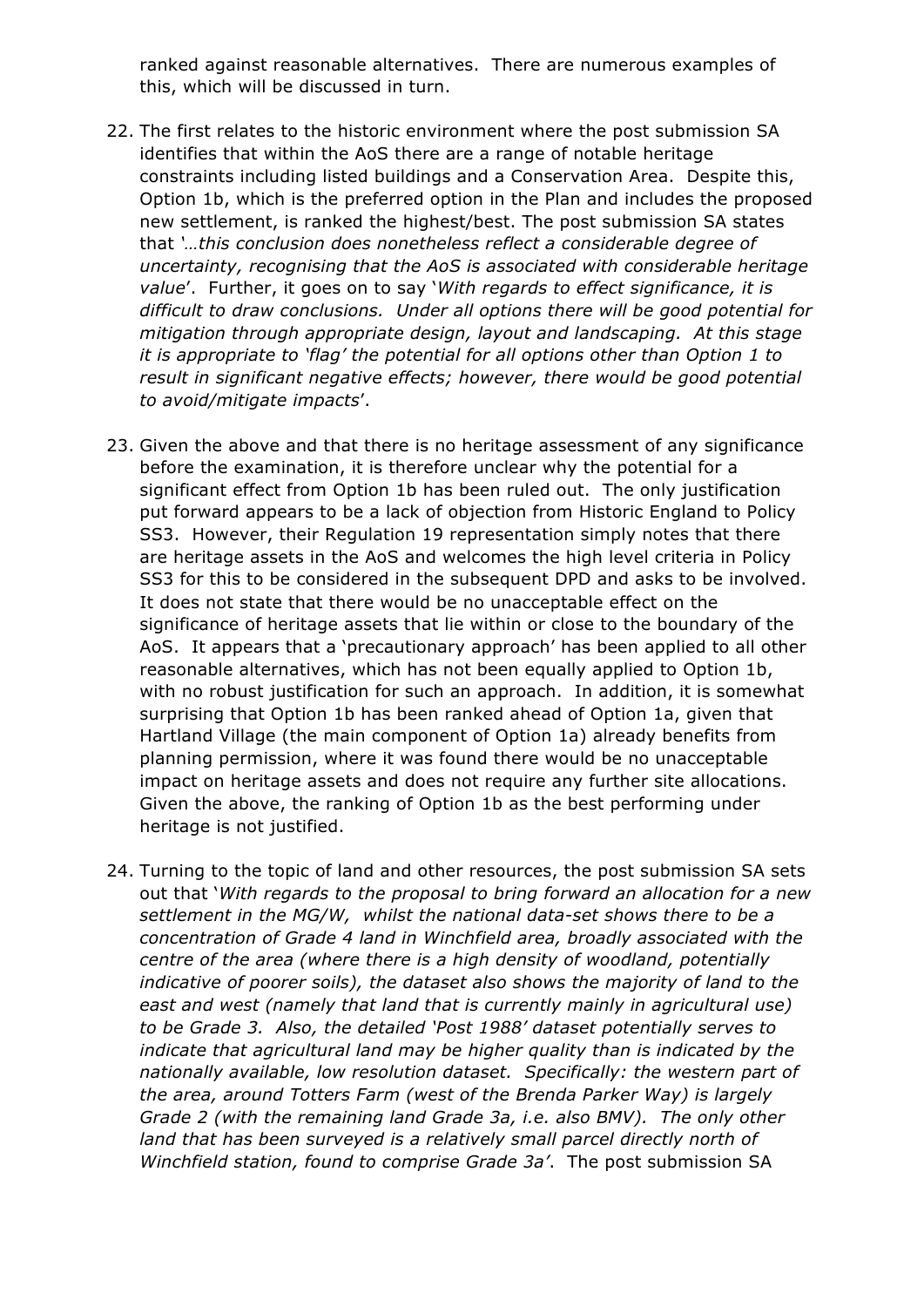therefore acknowledges that the AoS is highly likely to contain large areas of best and most versatile (BMV) agricultural land.

- 25. I consider that it is reasonable to assume, given the potential size of the site for a new settlement likely to come forward within the AoS, that options which include the AoS for a new settlement, would lead to a greater level of loss of BMV agricultural land than those options that do not. I can understand why Option 1b would rank higher than Options 2b, 3b and 4b, given that these options include additional sites, as well as the AoS for a new settlement. However, it is not clear to me why Option 1b would rank higher than Options 2a, 3a, 4a, 5, 6, 7 or 8 or indeed why a potentially significant adverse effect has been ruled out for Option 1b. Further, Option 1b is ranked the same as Option 1a, which includes the development of Hartland Village, which benefits from planning permission and is largely previously developed land. Such a ranking is also therefore not, in my view, robust.
- 26. In terms of flood risk and other climate change adaptation issues, the post submission SA states that '*…with regards to the proposal to bring forward an allocation for a new settlement in the MG/W area through a separate DPD (the 'b' options), there are significant flood risk constraints (fluvial, surface water and groundwater); however, there is confidence in the ability to masterplan a new settlement that avoids these constraints, given the scale of the AoS*'. There is clearly a significant level of uncertainty with regard to potential flood risk and the scale of the AoS is relied upon to overcome such constraints. However, there are other constraints within the AoS, such as for example biodiversity features, areas of ancient woodland, heritage assets, landscape sensitivity, the M3 motorway, the railway line, gas pipes and electricity pylons. Consequently, such a finding appears to be somewhat of a leap of faith, that is not supported by any robust evidence. For some of the other options, there is a much greater understanding of flood risk at the sites, with some already having been subject to planning applications and thorough investigation. However, the post submission SA chooses not to rank the options and concludes '*the alternatives are judged to perform broadly on a par, and significant effects are not predicted*'. Given my observations, I consider that the decision not to rank the options in terms of flood risk to be very questionable.
- 27. The post submission SA sets out in terms of landscape that the AoS *'…is not an area that stands out as relatively constrained, in the Hart context, on the basis of the evidence provided by the Hart Landscape Capacity Study (2016); however, there are nonetheless clear landscape sensitivities. In short, it is fair to say that there is good landscape capacity in the centre of the area, given urbanising influences (most notably the railway and M3) and extensive woodland, but that there are significant sensitivities within the wider area*'. Despite this, Option 1b was ranked joint highest with Option 1a. However, it is unclear why this is the case, given that the proposed new settlement would result in the development of large areas of open countryside and Option 1a already benefits from planning permission and is largely previously developed land. Further, the post submission SA notes that Pale Lane is 'relatively unconstrained', but despite this and it being a smaller site / potential development, Option 3a is ranked lower than Option 1b.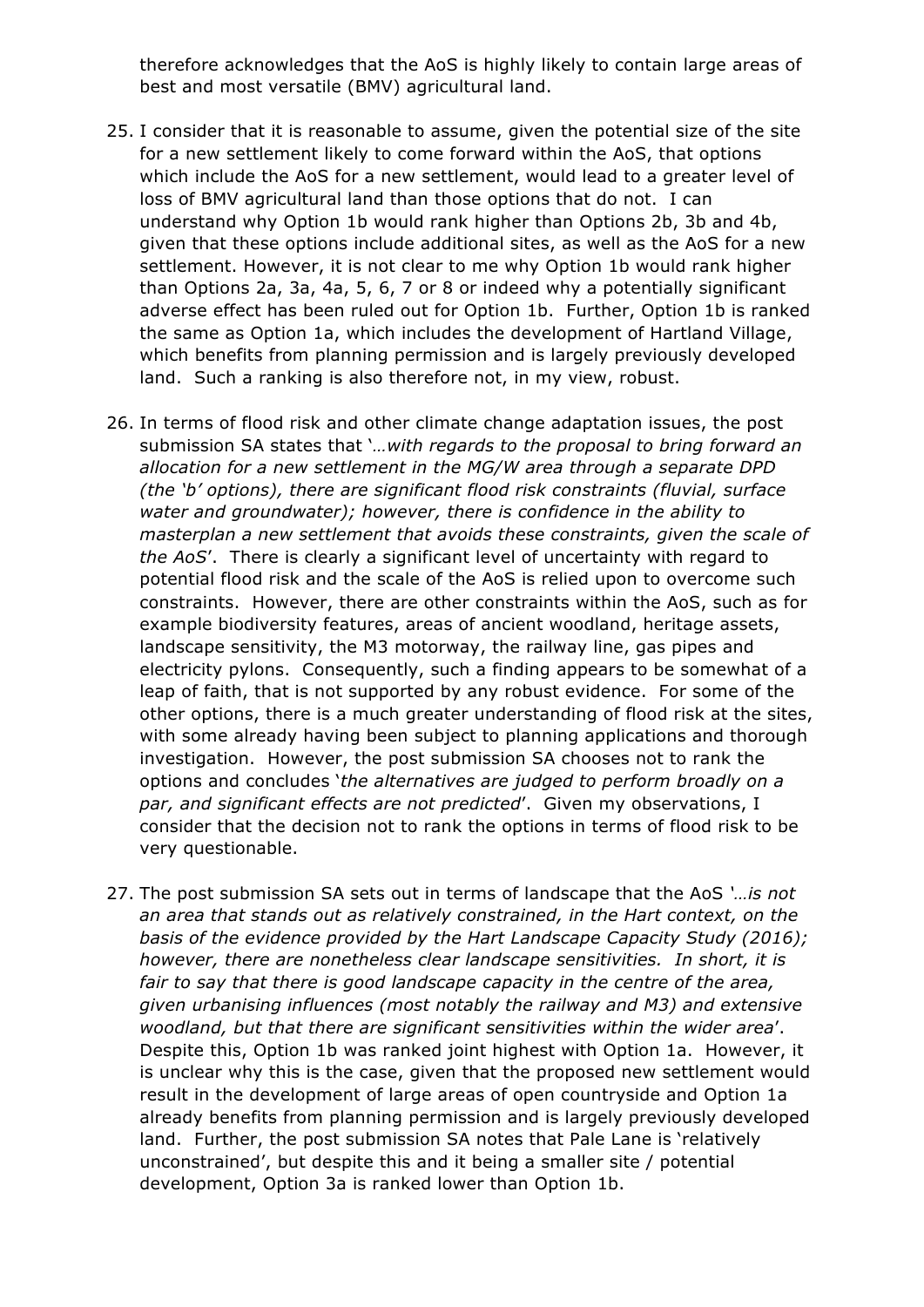- 28. Option 1b has been ranked the highest under the category climate change. This is as a result of the potential for the proposed new settlement to deliver a district heating system. However, there is little evidence to suggest that this is a feasible or realistic option that is being actively pursued by the site promoters. I consider this raises doubt about the appropriateness of such a ranking.
- 29. Finally, with regard to water, Options 1a and 1b are ranked on par as the highest scoring options. I also find this difficult to understand given that Option 1a benefits from planning permission where is has been established that any effect on the capacity of waste water treatment works can be suitably mitigated. Based on the text in the post submission SA, there is still uncertainty associated with Option 1b, with Thames Water recommending in their Regulation 19 representation that a '*mini Integrated Water Management Strategy (IWMS) is produced to support the development promotion*'. Further, Option 1b is ranked higher than Option 3a, when it is acknowledged that in response to a recent planning application for a development at Pale Lane, there were no objections from the Thames Water Waste Water and Drainage team.
- 30. I acknowledge that the AoS by its very nature leads to some uncertainties, but in this case, the boundary of the AoS is, in my view, relatively confined and the indicative concept plan provided by the site promoters, once the requirements for SANG are taken into account, shows much of the AoS boundary being utilised as part of the proposed new settlement. It is therefore not, in my view, significantly different to that of a site allocation boundary.
- 31. I acknowledge that some evidence has been provided by the site promotors, particularly in support of their Regulation 19 representations. However, these represent very high-level broad overviews, with little in the way of detail. The examples provided above illustrate that there is insufficient evidence before the examination to support the rankings given to the AoS for the new settlement within the post submission SA or to allow a suitably robust comparison of reasonable alternatives to be undertaken, based on proportionate evidence. Further, the examples also demonstrate that inconsistent assumptions have been applied to Option 1b when compared to the other reasonable alternatives. In my judgement the scoring of Option 1b above or equal to other options is not justified by the evidence. As a result, I consider that Policy SS3 and its supporting text are not justified, as, on the currently available evidence, it cannot be determined that it represents the most appropriate long-term growth strategy.
- 32. I consider that the post submission SA is therefore not robust and should not be relied upon in support of the Plan. Consequently, the concerns raised with regard to consultation and legal compliance of the post submission SA become of little relevance. However, it is important to note that my concerns with regard to the SA are limited to the post submission SA's consideration of the proposed new settlement. I consider that should Policy SS3 and its supporting text be removed from the Plan (along with any other subsequent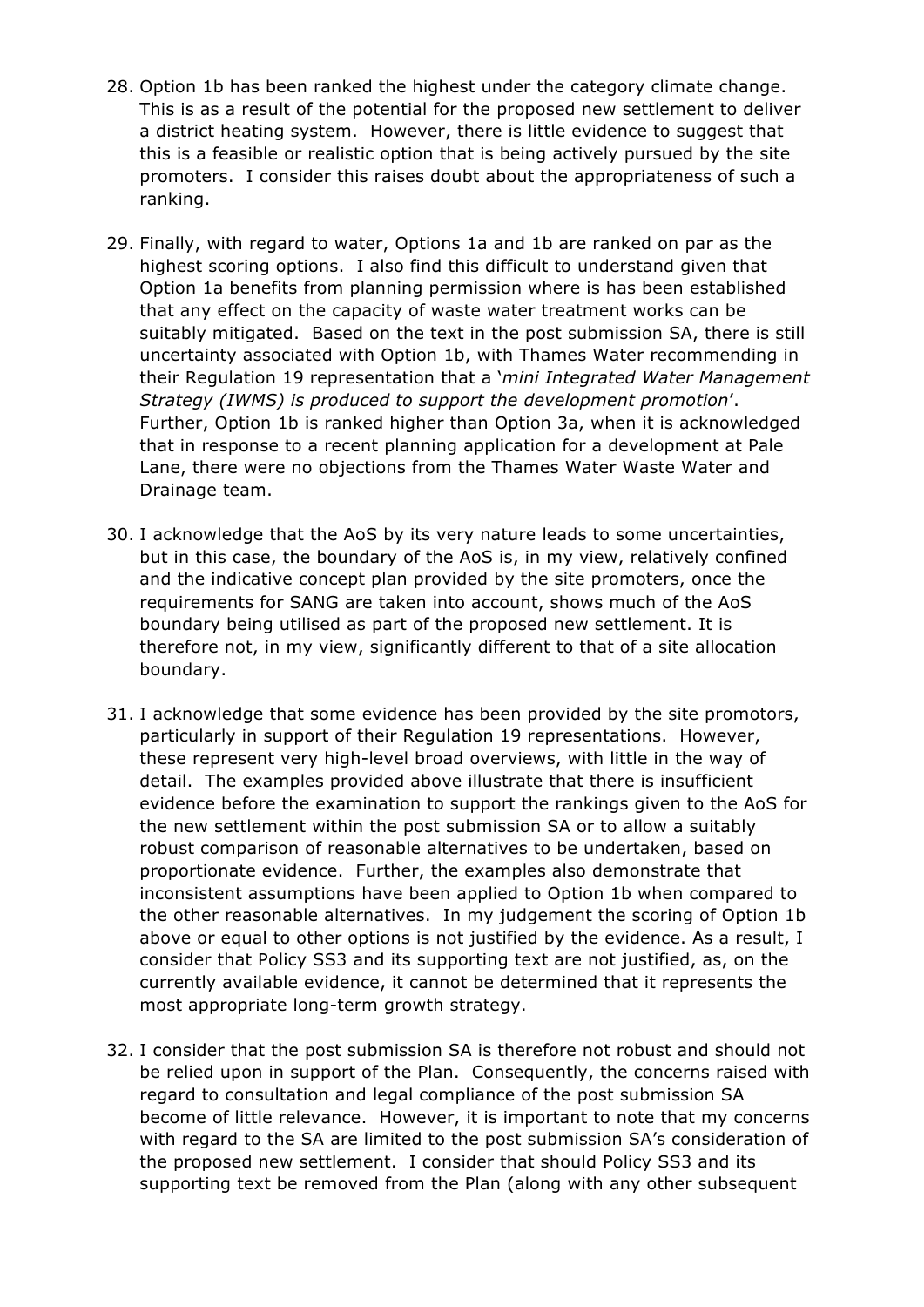changes required) the pre-submission SA is suitably robust to support the Plan, being based on appropriate assumptions and reasoning. I will set out my reasons for this view in my final report.

#### *Deliverability*

- 33. In addition, to my above concerns, there is little evidence to demonstrate that a site can actually be delivered in terms of infrastructure, viability and landownership within the identified AoS. The Council's Infrastructure Development Plan does not include any consideration of the proposed new settlement other than a brief mention of the potential secondary school and the viability assessment has not directly considered a proposed new settlement in the AoS. Again, whilst there is some information from the site promoters in relation to such matters, it is not of any great substance.
- 34. Evidence was also provided at the hearing sessions that shows a significant parcel of land cutting across the middle of the AoS that is not either in the ownership of the site promoters or land that is available to them. It was set out by Winchfield Parish Council at the hearing sessions that the owner of the land is not willing to release it as part of the development. This was not disputed by the Council or the site promoters. There is consequently some doubt, at this time, whether a comprehensive and inclusive new community can be delivered as required by Policy SS3 and its supporting text. Given all of this, I am not sufficiently content based on the evidence available to the examination that Policy SS3 is deliverable and is therefore not effective.

#### *Implications*

- 35. I am of the view that a significant level of further supporting work would be required for Policy SS3 to be found sound in its current form, which would need to include appropriate and proportionate area/site assessments, infrastructure considerations, viability testing, evidence in support of deliverability and further SA work, which would need to be done in an impartial manner with sufficient evidence to support its findings and comparisons with alternative options. Any further SA work would also need to include additional standalone consultation. This would all lead to a significant delay in the examination, whilst it was paused, to allow such work to be undertaken. Further hearing sessions would be needed.
- 36. It was suggested at the hearing sessions that such detailed work and assessment would be undertaken as part of the preparation of the New Settlement DPD. However, as set out above, the Plan is establishing the principle of a new settlement as being the most appropriate strategy in the long-term, over other growth options such as smaller strategic urban extensions to existing settlements to name one example. Based on the Council's approach it is evident that potential growth options, alternative to a new settlement, would not be considered through the production of the New Settlement DPD. Logically, the only reasonable alternatives considered would be potential site options within the already defined AoS boundary. Consequently, I am of the view that there needs to be sufficient evidence now to support the proposed new settlement AoS, to allow a robust comparison to be undertaken with reasonable alternative long-term growth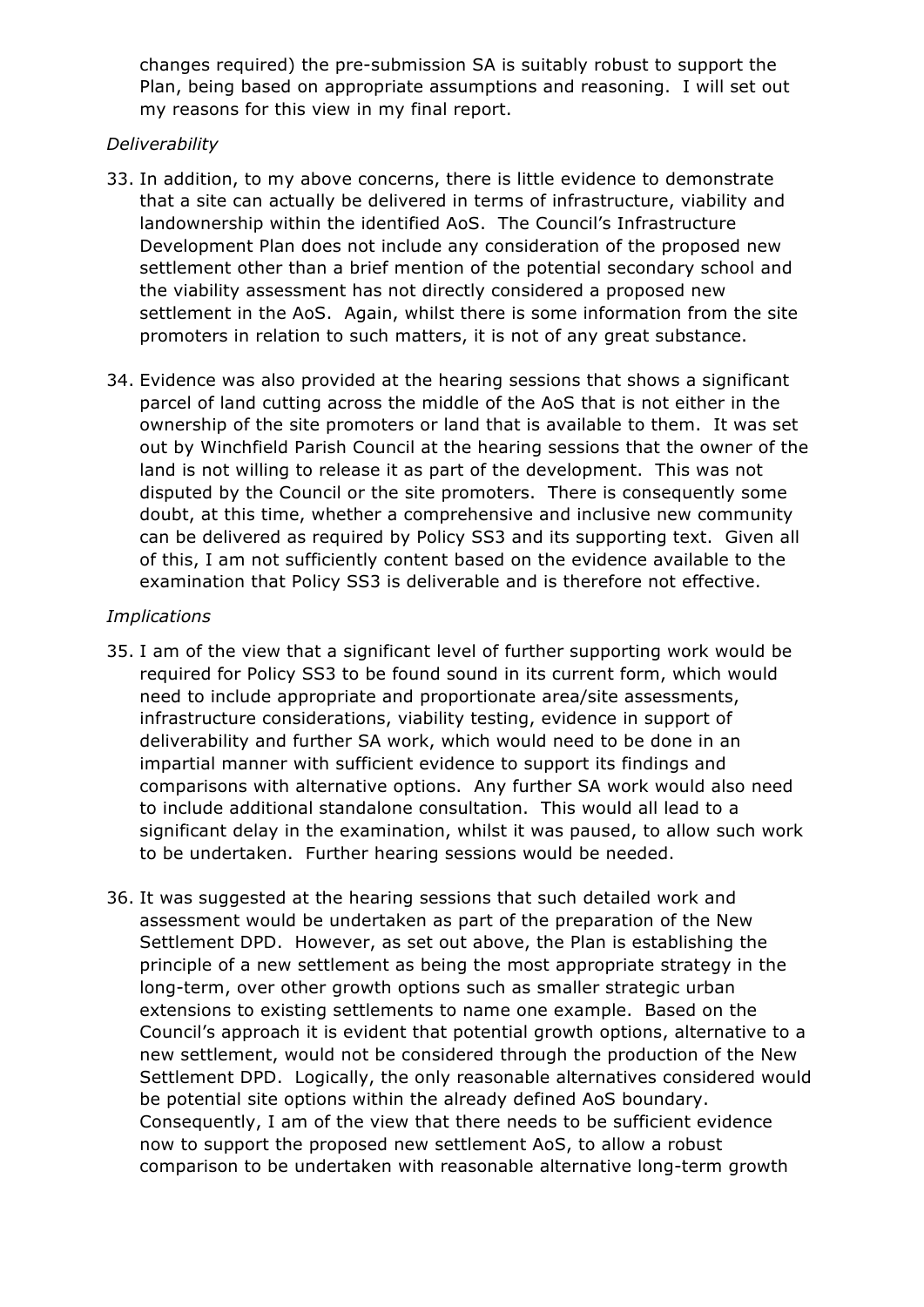strategies and to allow me to take a view that there is a real likelihood that a site could come forward in the AoS that would not have unacceptable impacts. For the reasons set out above, at the current time, I do not consider this to be the case.

- 37. Given my earlier findings in terms of the housing requirement, Policy SS3 is not required for the Plan to be sound and, in light of my comments above, I consider that the most appropriate course of action would be to remove it (along with any other necessary subsequent changes) from the Plan through Main Modifications (MMs). This would allow the Plan to progress towards adoption without any significant delay to the examination process.
- 38. The Council has set out that it is seeking to start the planning process for the proposed new settlement now, due to the long lead in times that are involved with the delivery of large sites. However, I have already established that the proposed new settlement is not required in this Plan period for it to be found sound.
- 39. I understand that this will come as a significant disappointment to the Council, who have clear aspirations to deliver a new settlement to meet longterm housing needs. In this regard, I consider that it would not be unsound for the Plan to retain the Council's aspirations to plan for long-term needs beyond the Plan period, which could include the delivery of a new settlement. But, the Plan should clearly state that this, as a growth option, would need to be fully considered and evidenced in a future (potentially early or immediate) review of the Plan or a subsequent DPD.

#### **Concluding remarks**

- 40. Assuming that the Council would be content to adopt the Plan on the basis of the modifications I have set out above, in respect of the housing requirement, trajectory, the Plan period and Policy SS3, I would be grateful if it would draft all necessary MMs to be added to the schedule for consultation.
- 41. In terms of the proposed new settlement, I fully acknowledge that it is the Council's Plan and if the Council wishes to pursue the area of search for a new settlement within this Plan, I would need to advise in more detail, the work that would be required to progress with the examination, as I have only provided a brief overview above. I am also mindful that following further work, there can be no guarantee that the evidence would support it as the most appropriate long-term growth strategy or that Policy SS3 would be found sound.
- 42. Notwithstanding the above, I would strongly recommend my suggested approach, which would allow the Plan to come forward without significant delay. It would also be open to the Council to undertake an immediate review of the Plan if it wished to pursue the proposed new settlement in the near future, which would not have a significantly different timescale to the production of a New Settlement DPD, as currently proposed. I would be grateful if the Council can confirm its position to me as soon as is practicable.